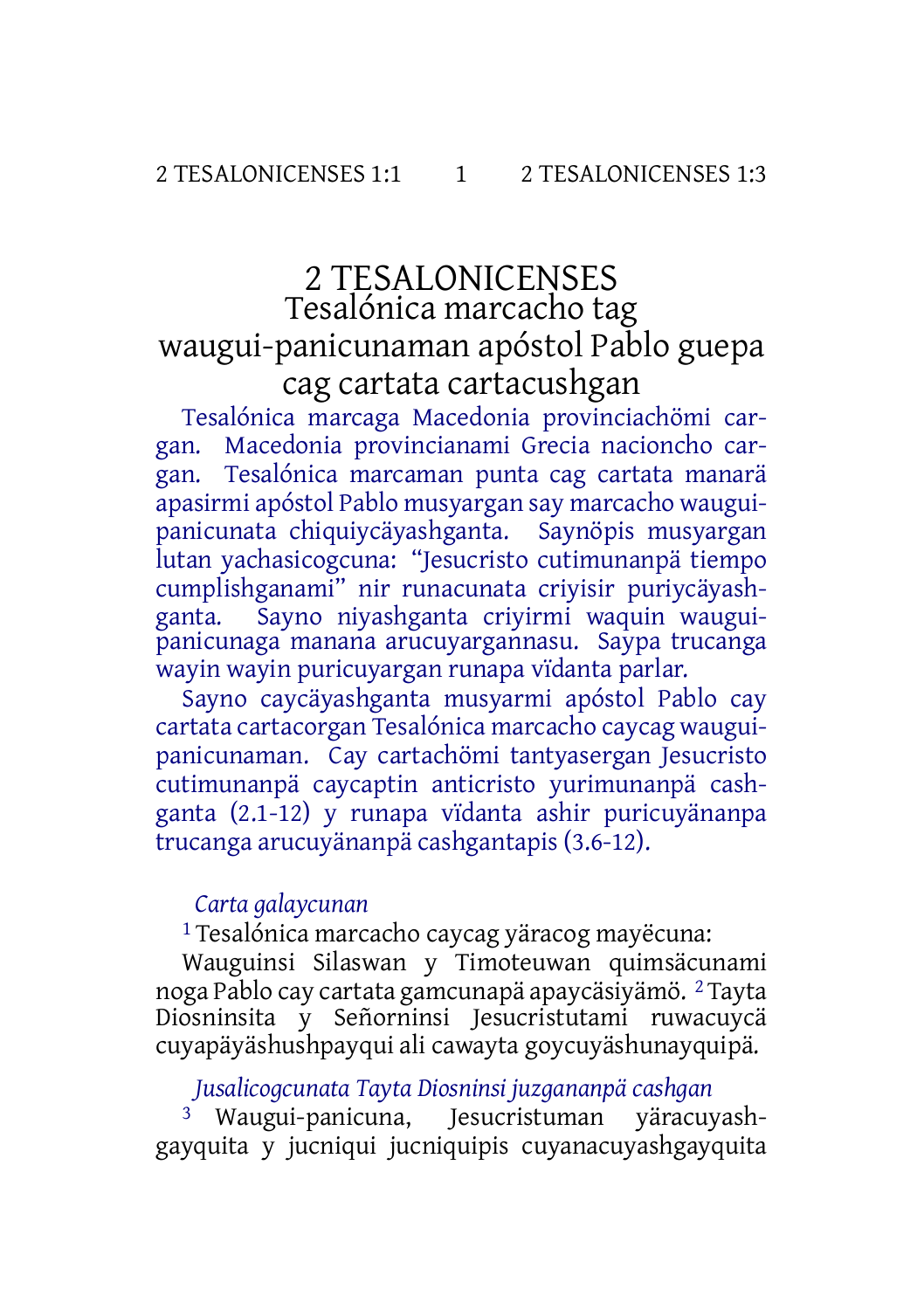musyarmi nogacuna fiyupa cushicur Tayta<br>Diosta agradëcicuyä. <sup>4</sup> Saymi waugui-panicuna Diosta agradëcicuyä. <sup>4</sup> Saymi waugui-panicuna<br>shuntacäyashganman char imaypis yarparcuyä shuntacäyashganman char imaypis yarparcuyä runacuna chiquiyäshuptiquipis Jesucristuman imaypis yäracuycäyashgayquita.

5 Runacuna contrayqui sharcuyaptin nacarpis mana ajayaypa Jesucristuman yäracuyaptiquimi musyayä Tayta Diospa naupanman chänayquipä cashganta. 6 Say contrayqui sharcogcunataga juicio finalchömi Tayta Dios juzgangapä. 7 Cay pasacho nacashgapis Señorninsi Jesucristo angilnincunawan chipipiycar cutimurmishuntacamäshun manana nacanansipä.

8 Tayta Diosta mana cäsucur Jesucristupa ali wilacuyninta mana chasquicogcunataga infiernumanmi gaycongapä. 9 Paycunaga munayyog Tayta Diospa naupanman manami chäyangapäsu. Saypa trucanga infiernuchömi imayyagpis nacayangapä. <sup>10</sup> Jesucristuman yäracogcunami isanga Tayta Diospa naupancho cushicuyashpan Señorninsi Jesucristuta adorayangapä. Saynömi gamcunapis paypa naupanman char cushish adorayanquipä. Sayno canga Jesucristupa ali wilacuyninta wilacuyashgäta cäsucuyashgayquipitami.

11 Ali wilacuyta cäsucuyaptiquimi Tayta Diosninsita waran waran manacuyä imaypis yanapaycushunayquipä. Saynöpami alilata rurar imaypis payman yäracur cawayanquipä. 12 Sayno yanapäshuptiquimi runacuna tantyacuyashpan Señorninsi Jesucristuta chasquicur payta alabayangapä. Saymi gamcunapis gloriaman chäyaptiqui Tayta Diosninsiwan Señorninsi Jesucristo cushish chasquicuyäshunquipä.

*Jesucristo cutimunanpä cashgan*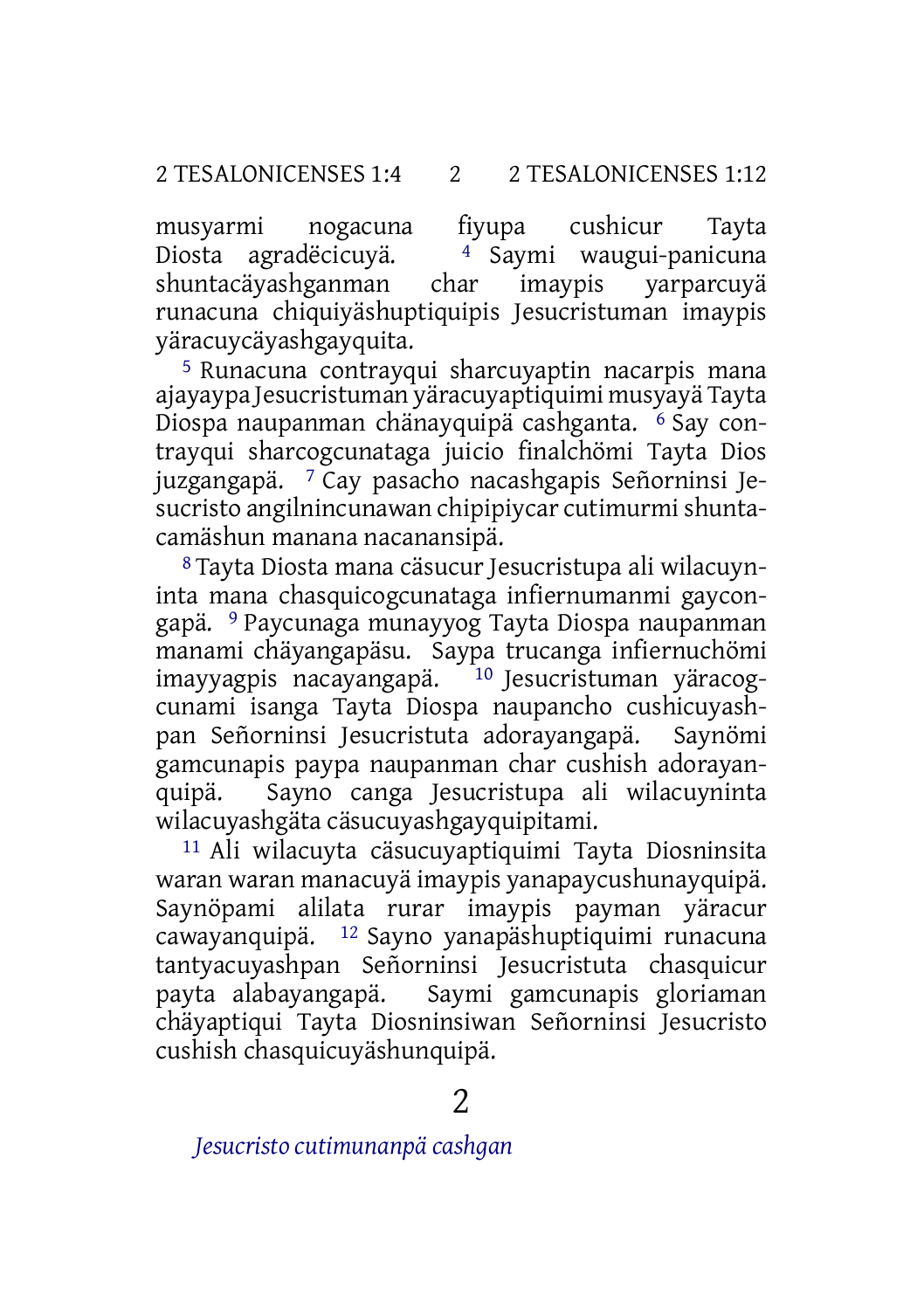#### 2 TESALONICENSES 2:1 3 2 TESALONICENSES 2:10-11

1 Waugui-panicuna, Señorninsi Jesucristo cutimur shuntacamänansipä cashganta shumag tantyacuyänayquitami munä. <sup>2</sup> Gamcunaga ama<br>cäsupäyaysu: "Jesucristo cutimunanpä cag tiempo "Jesucristo cutimunanpä cag tiempo cumplishganami" nir pipis lutanta yachasishuptiqui. Saynöpis ama criyiyaysu: "Quiquin Diosninsimi cutimunanpäna caycashganta" nir yachasishuptiqui. Saynöpis ama criyiyaysu: "Pablo apasimushgan cartachöpis saynölami nican" nir yachasishuptiquipis. 3 Jesucristo cutimunanpäga anticristurämi puntata shamonga. Saynöpis Jesucristo cutimunanpäga payta chasquicogcunapa contran asca runacunami sharcuyanga. Saycuna päsarcuptinrämi Señorninsi Jesucristo cutimonga.

4 Anticristo shamorga manami munangasu ni Diosninsita ni imatapis runacuna adorayänanta, sinöga quiquilantana adorayänantami munanga. Saynöpis Diostucushpanmi Jerusalén templuman yaycur jamanga lapanta mandananpä. 5 Sayno cananpä cashgantaga gamcunata maynami wilapäyashcä.

6-7 Saynöpis tantyasishcänami anticristuta ima saparaycashgantapis. Say saparaycagta Tayta Diosninsi jorguriptinnami anticristo yurimongapä. Anticristo manarä shamuptinpis Satanasga maynami runacunata lutanta yarpaycäsin Tayta Diosninsita mana cäsucuyänanpä. 8 Anticristo shamuptinnami Señorninsi Jesucristo chipipiycar cutimur infiernuman gaycongapä.

9 Jesucristo manarä cutimuptinmi Satanaspa munayninwan anticristoga tucuy-nirag milagrucunata rurangapä. 10-11 Milagrucunata rurarmi Jesucristupa wilacuyninta mana chasquicogcunata criyisenga Tayta Diosta adorananpa trucanga paylatana adorayänanpä. Saymi ali runa cashganta yarpar cushish chasquicuyangapä.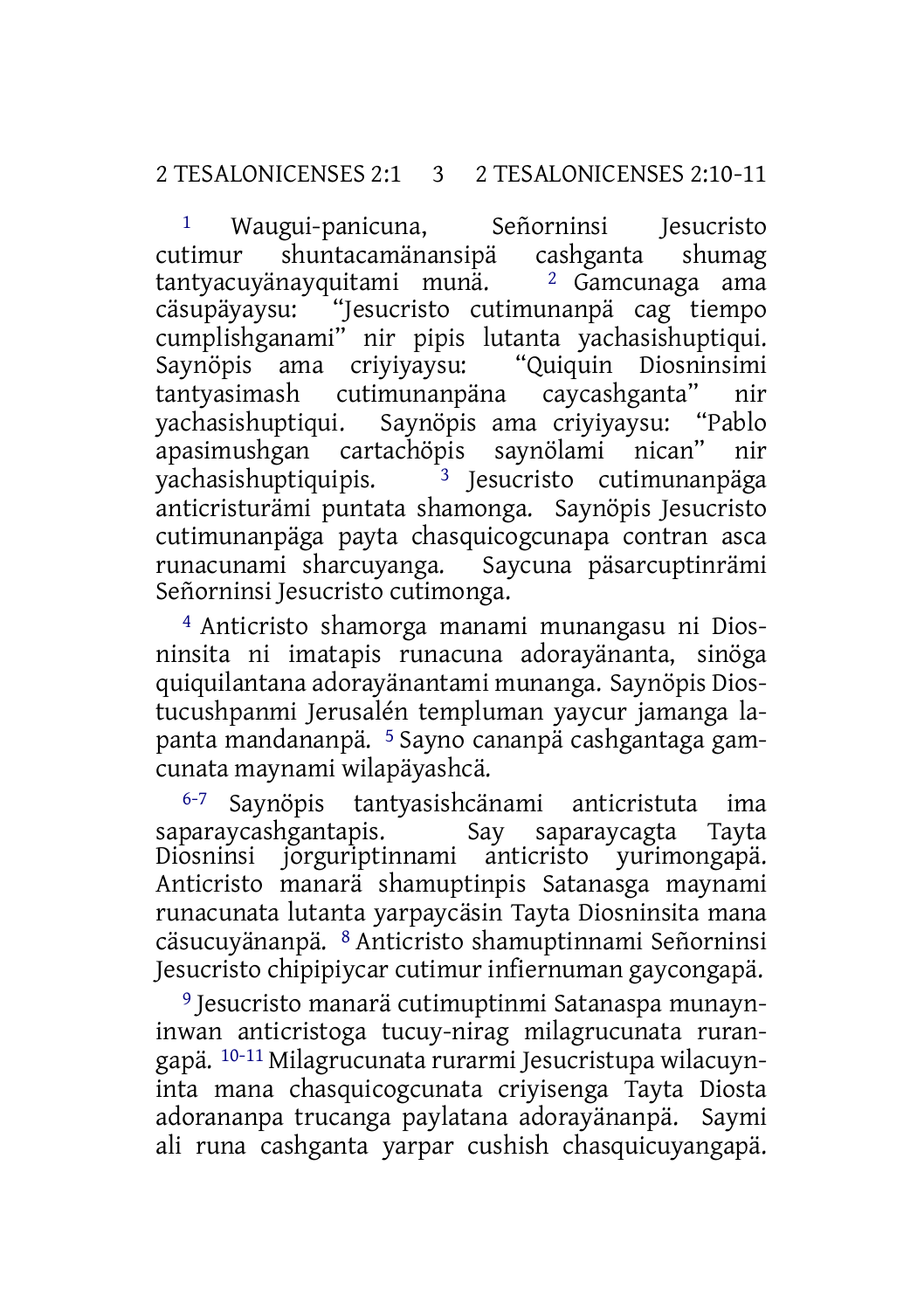12 Saynöpami Tayta Diosta mana cäsucur jusalicogcuna lapanpis infiernucho nacayangapä.

#### *Salvash canansipä Tayta Diosninsi acramashgansi*

13 Waugui-panicuna, manarä yuriyaptiquimi Tayta Diosninsi acrayäshushcanqui salvash cayänayquipä. Saypitami payta imaypis agradëcicuyä. Sayno acrash cayaptiqui Santu Espiritumi yanapaycäyäshunqui Jesucristuta chasquicur Tayta Diosninsi munashganno cawayänayquipä.  $14$  Jesucristuta chasquicur salvash cayänayquipäga paypa ali wilacuynintami gamcunata wilapäyashcä. Saymi Jesucristo chipipiycar cutimur gloriaman pushayäshunqui saycho cushishla imayyagpis cawayänayquipä.

15 Waugui-panicuna, sayno cananpä caycaptenga Jesucristuman imaypis yäracuyashpayqui ama gongäyaysu cartapapis y shimilapapis yäsiyashgäcunata. 16-17 Salvamagninsi Señorninsi Jesucristo y cuyamagninsi Tayta Diosninsi yanapaycuyäläshunqui mana laquicuyänayquipä, pï-maytapis ali shimilayquipa parlapäyänayquipä y pay cawayänayquipäpis.

## 3

#### *Pablupä Tayta Diosta manacuyänanpä cashgan*

1 Waugui-panicuna, nogacunapä Tayta Diosta manacuyay ali wilacuyninta may-saymanpis<br>chäsiyänäpä. Payta-manacuyay-gamcunata-wilapaptë Payta manacuyay gamcunata wilapaptë cushish chasquicuyashgayquinöla waquin runacunapis<br>chasquicuvänanpä. <sup>2</sup> Savnöpis manacuvav Diosta <sup>2</sup> Saynöpis manacuyay Diosta mana cäsucog runacuna mana wanusiyämänanpä. Musyashgayquinöpis manami lapan runacunasu Tayta Diosta cäsucur cawayan, sinöga waquilanmi.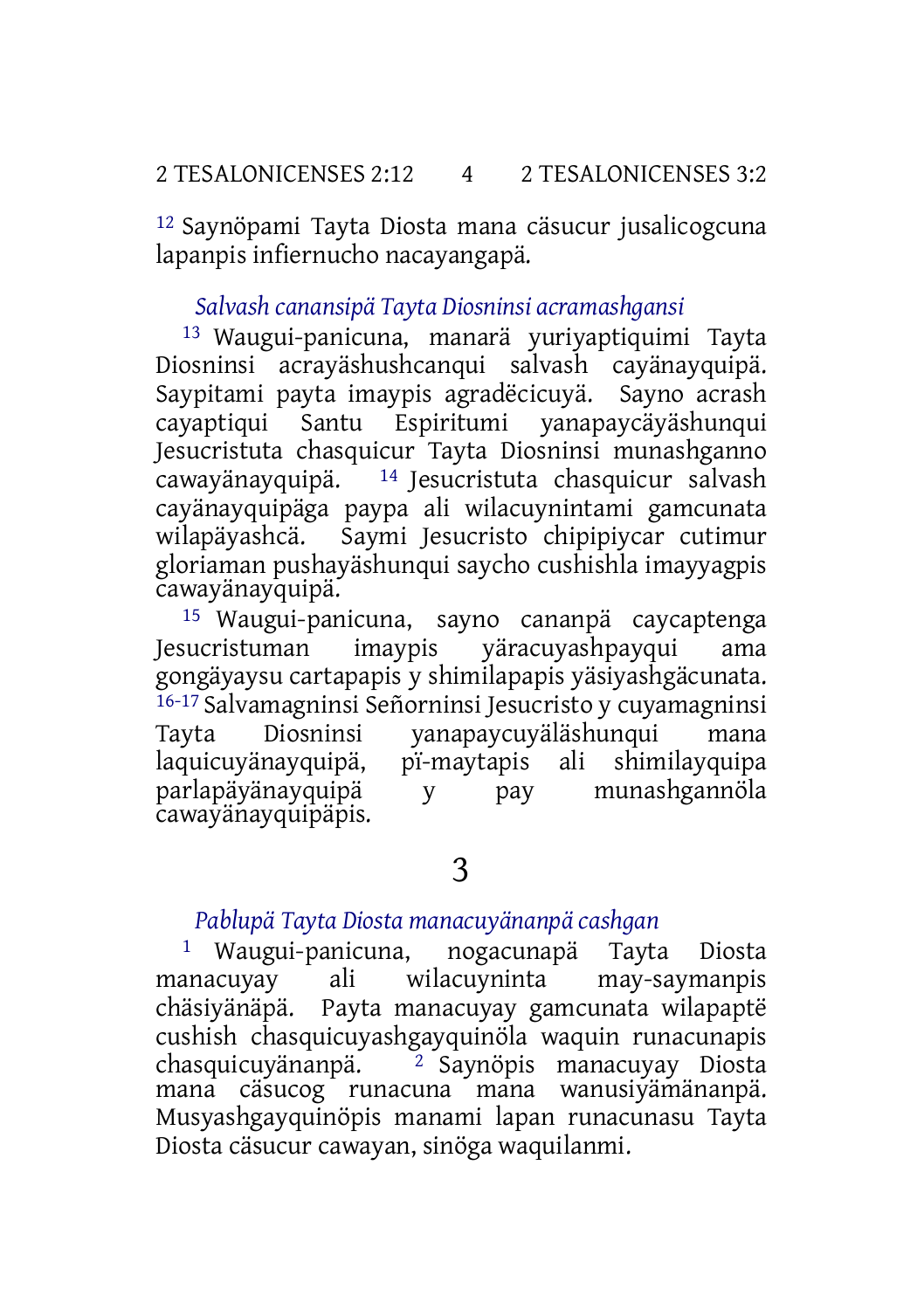3 Tayta Diosninsega imaypis yanapaycäyäshunqui pay munashganno cawayänayquipämi. Saynöpis cuidaycäyäshunqui ima jusatapis Satanás mana jusalicasiyäshunayquipämi. 4 Sayno yanapäyäshuptiquimi gamcuna imaypis yachasiyashgäta cäsucuyanquipä. 5 Tayta Diosninsi yanapaycuyäläshunqui pay cuyacog cashganno gamcunapis cuyacog cayänayquipä. Saynöpis yanapaycuyäläshunqui ima nacaycho carpis Jesucristo cawashganno cawayänayquipä.

#### *Waugui-panicuna arucunanpä yäsishgan*

6 Nogacuna musyayashcä gamcuna cagcho waquin waugui-panicuna arucuyänanpa trucan runapa vïdanta ashilar puriycäyashganta. Saymi Señorninsi Jesucristupa jutincho gamcunata yäsë say-nirag waugui-panicunawan mana shuntacäyänayquipä.

7 Musyayashgayquinöpis gamcuna cagcho car nogacuna aruyashcämi. Manami imaypis arucunäpa trucan jitaräcorgäsu. 8Pitapis manacuyänäpa trucanga pachäcunapä imaypis aruyashcämi. 9 Jesucristupa apostolnin caycaptë yanapäyämänayqui captinpis aruyargä gamcuna ricacamar arucuyänayquipämi.

10 Gamcuna cagcho caycar maynami yachasergä pipis aruyta mana munagtaga pachanta mana garananpä. 11 Sayno yachaycäsiptëpis ¿imanirtä waquin wauguipanicuna arucuyänanpa trucanga runa imanöpis cawacushganta ricapälar puriycäyan? 12 Señorninsi Jesucristupa jutinchömi sayno cawag waugui-panicunata në: Wayin wayin puriyänayquipa trucanga micuyänayquipä arucuyay.

13 Waugui-panicuna, mana ajayaypa ali cagcunalata rurar imaypis cawayay.  $14-15$  Cay cartacho guelgamushgäta maygan waugui-panicunapis mana chasquicuptenga mana rabianaylapa shumag tantyasiyanqui cäsucuyänanpä.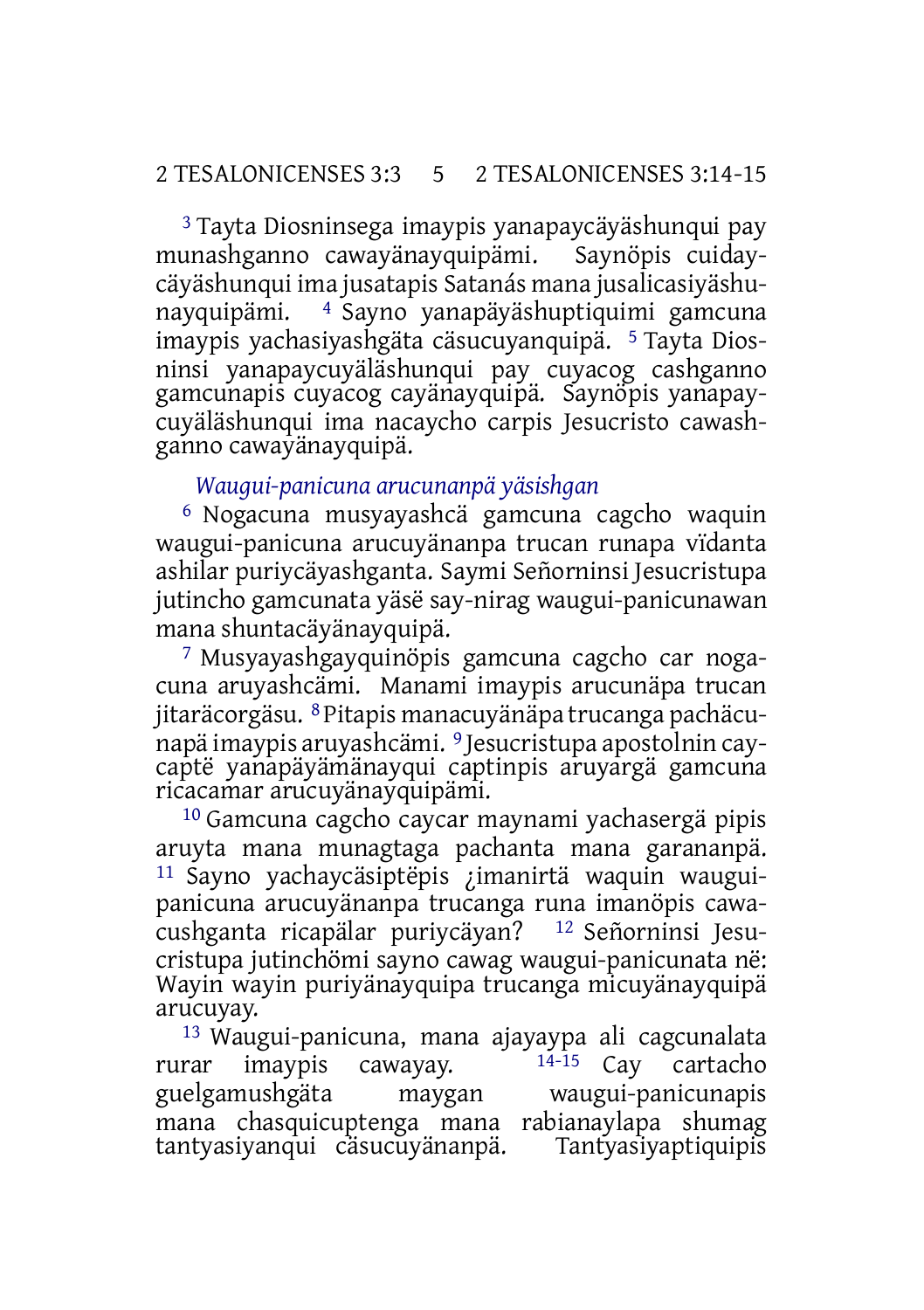mana cäsucuptenga pengacunanpä paywan ama shuntacäyaynasu.

*Carta ushanan*

16 Tayta Dios imaypis yanapaycuyäshunqui ali cawanayquipä. Saynöpis lapayquita imaypis yanapaycuyäshunqui pay munashganno cawayänayquipä.

17 Cay cartata dictashgänöla juc guelgapämash<br>ptinpis ushanantaga quiquëmi guelgarcamö. captinpis ushanantaga quiquëmi Lapan cartacushgäcunachöpis ushanantaga imaypis quiquëmi guelgä. 18 Señorninsi Jesucristo gamcunata cuyapäshushpayqui imaypis yanapaycuyäläshunqui. [Amén.]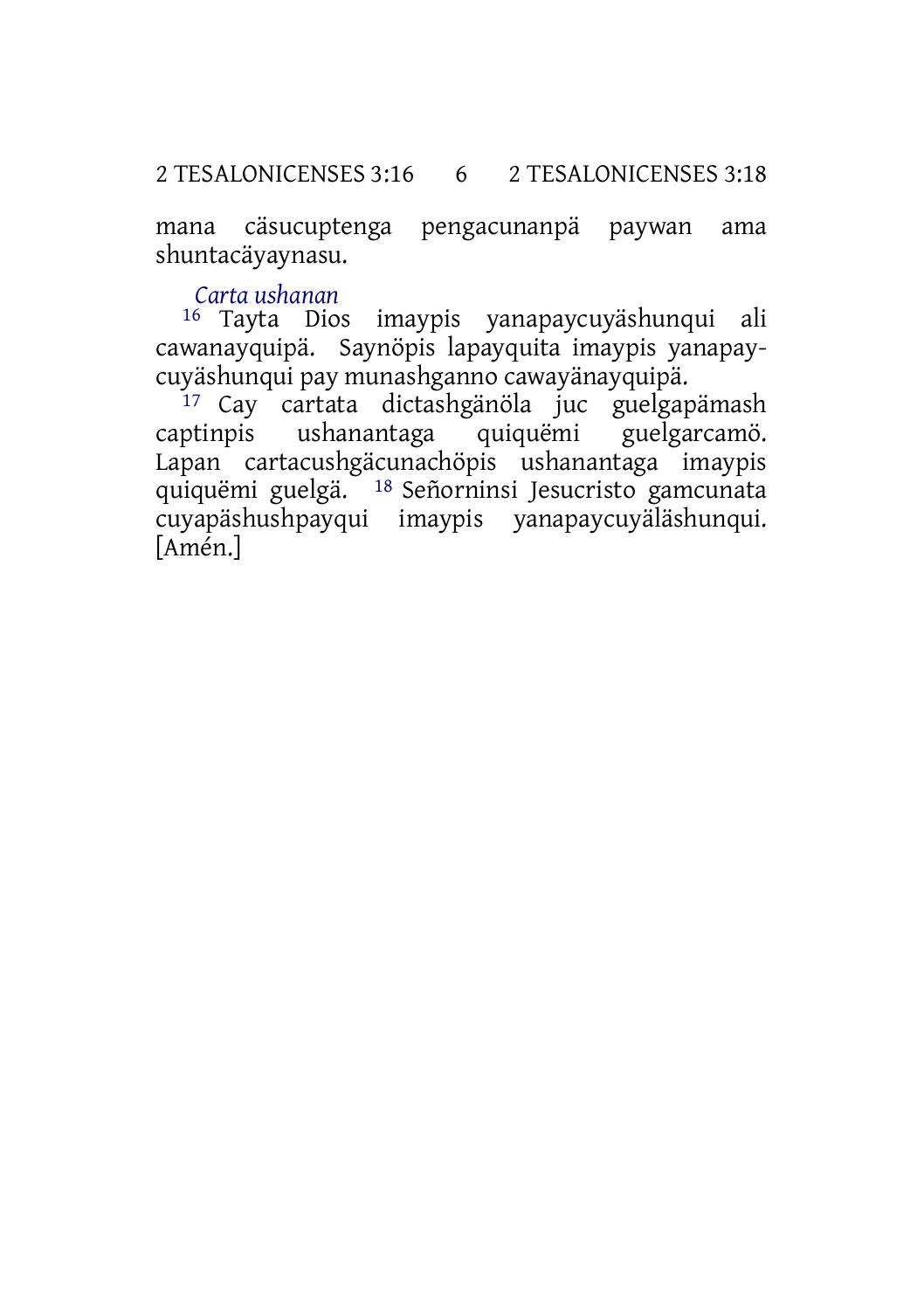7

#### Mushog Testamento

New Testament in Quechua, Huamalíes-Dos de Mayo Huánuco (PE:qvh:Quechua, Huamalíes-Dos de Mayo Huánuco)

copyright © 2008 Wycliffe Bible Translators, Inc.

Language: Quechua, Huamalíes-Dos de Mayo Huánuco

Translation by: Wycliffe Bible Translators, Inc.

Quechua, Huamalíes-Dos de Mayo Huánuco [qvh], Peru Copyright Information

© 2008, Wycliffe Bible Translators, Inc. All rights reserved.

This translation text is made available to you under the terms of the Creative [Commons](http://creativecommons.org/licenses/by-nc-nd/4.0/) License: [Attribution-Noncommercial-No](http://creativecommons.org/licenses/by-nc-nd/4.0/) Derivative Works. (http:// creativecommons.org/licenses/by-nc-nd/3.0/) In addition, you have permission to port the text to different file formats, as long as you do not change any of the text or punctuation of the Bible.

You may share, copy, distribute, transmit, and extract portions or quotations from this work, provided that you include the above copyright information:

You must give Attribution to the work.

You do not sell this work for a profit.

You do not make any derivative works that change any of the actual words or punctuation of the Scriptures.

Permissions beyond the scope of this license may be available if you contact us with your request.

The New Testament

in Quechua, Huamalíes-Dos de Mayo Huánuco

© 2008, Wycliffe Bible Translators, Inc. All rights reserved.

This translation is made available to you under the terms of the Creative Commons Attribution-Noncommercial-No Derivatives license 4.0.

You may share and redistribute this Bible translation or extracts from it in any format, provided that:

You include the above copyright and source information.

You do not sell this work for a profit.

You do not change any of the words or punctuation of the Scriptures.

Pictures included with Scriptures and other documents on this site are licensed just for use with those Scriptures and documents. For other uses, please contact the respective copyright owners.